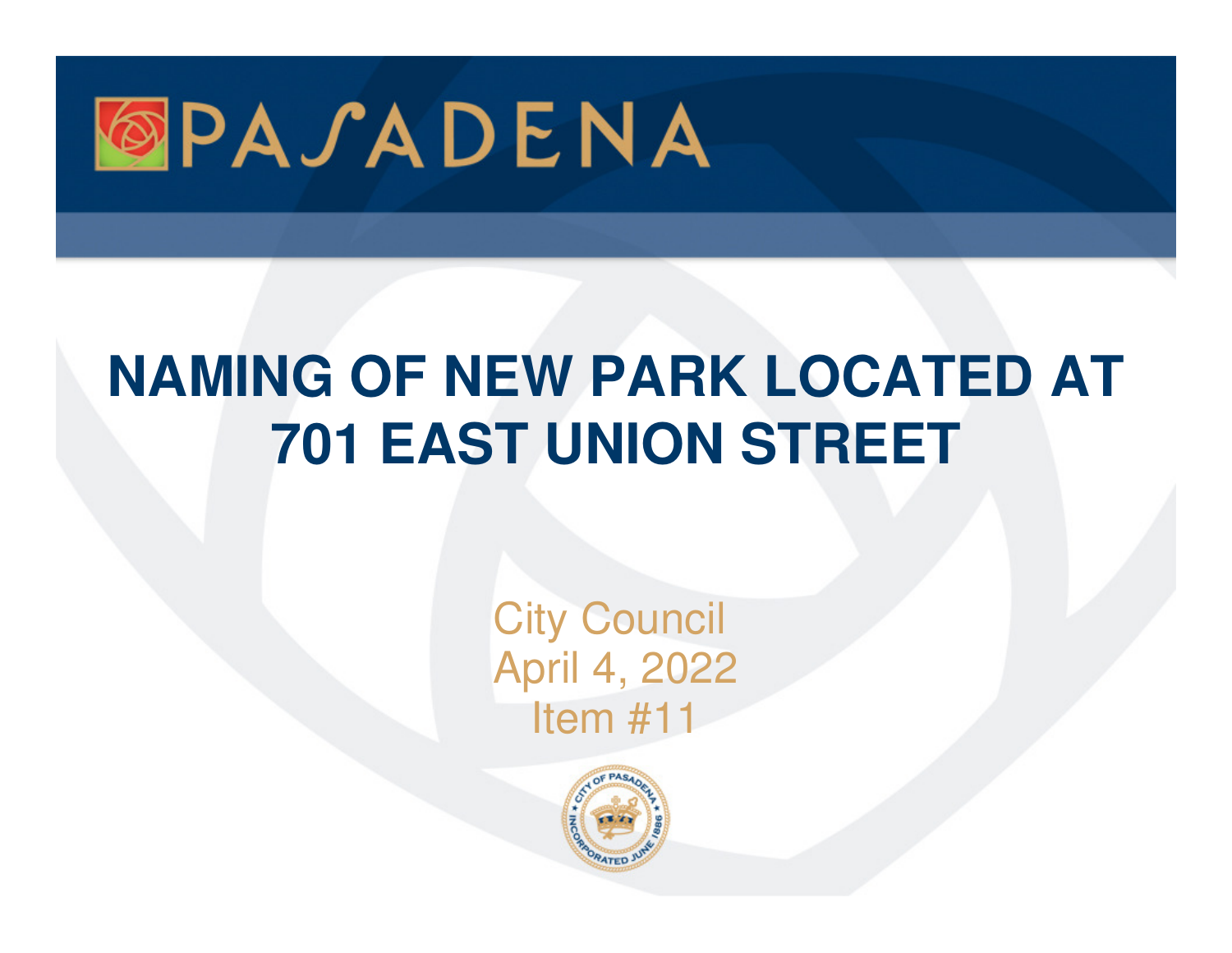



## PASADENA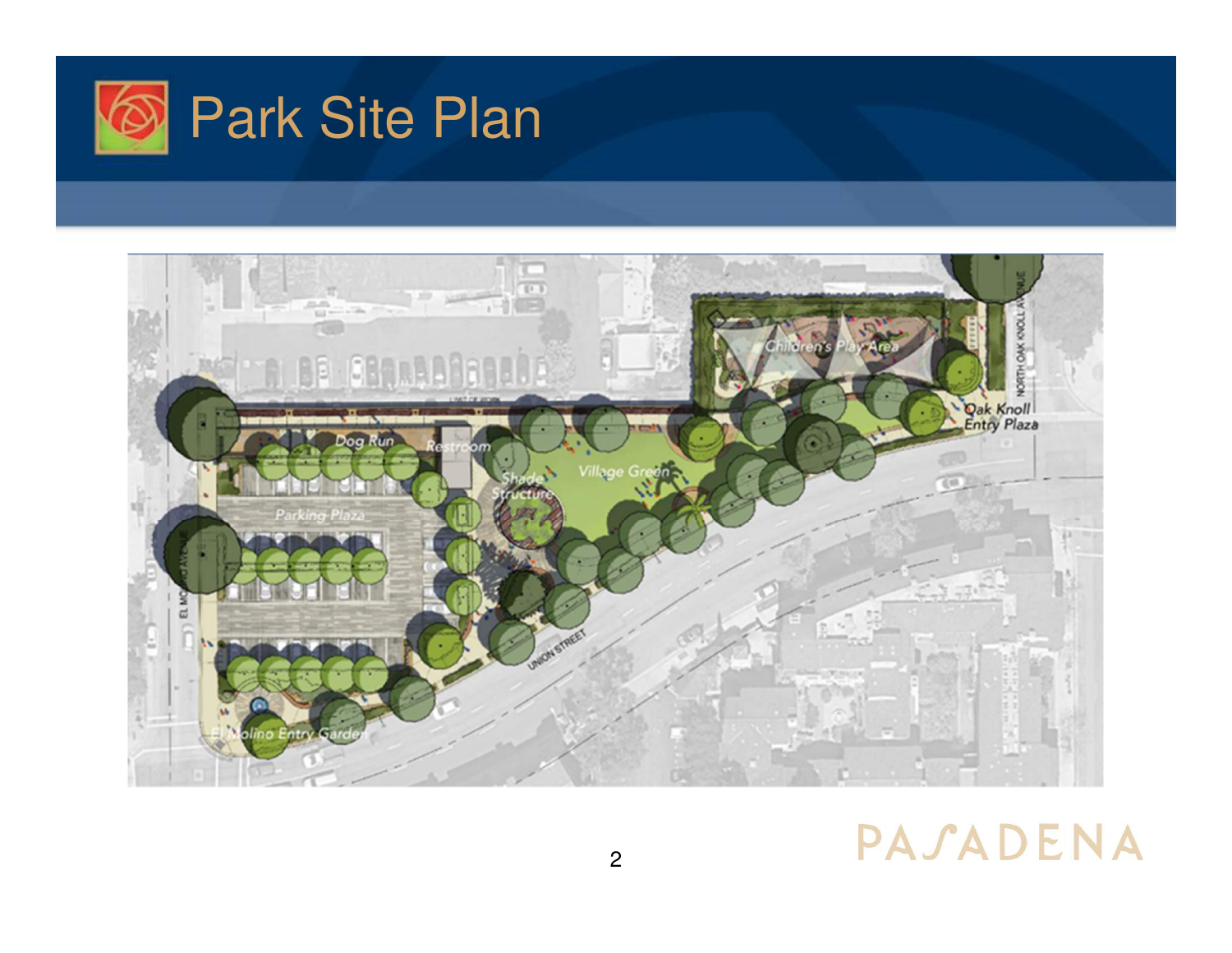

July 26, 2021 - Initial online survey posted on the City's project website soliciting naming proposals based on the Park Naming Policy criteria

- > 485 mailers sent to property owners within the 1000-foot radius of the new park containing a link to the online survey and notifying them of second survey dates
- > Physical signs posted along the park's new perimete r
- > City's social media platforms disseminated the link

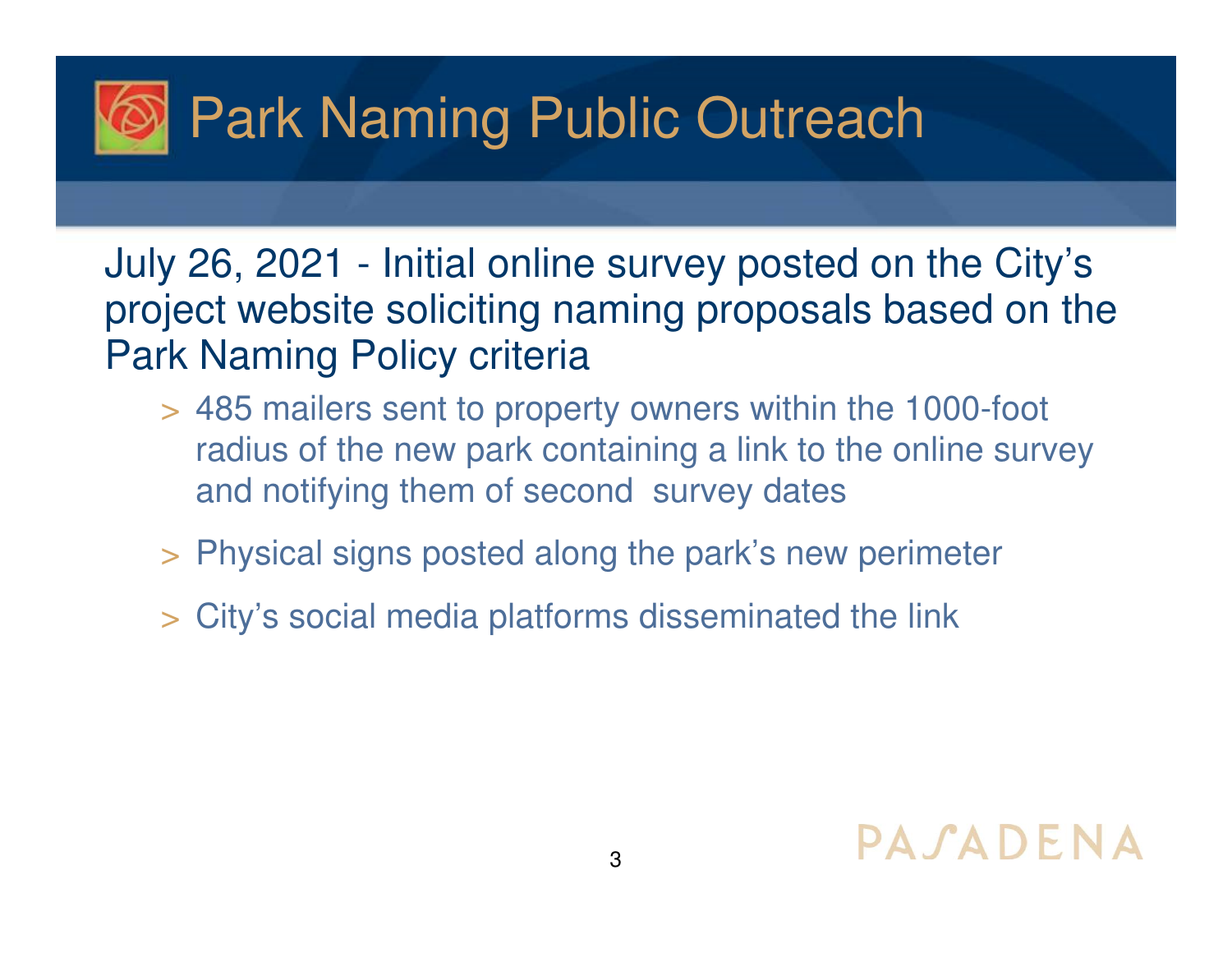## Park Naming Public Outreach (cont'd)

- $\bullet$  August 20, 2021 – Initial survey for park naming proposals closed
	- > 725 submission received, including 45 unique names
	- > Submissions vetted by City staff for adherence to the Park Naming Policy
- $\bullet$  September 13, 2021 – Second survey posted on City's project website with the top 25 names deemed to have met the requirements of the Park Naming Policy
	- > Second survey closed on September 24, 2021
	- > Submissions limited to one per IP address
	- > Survey received 4,290 responses from unique IP addresses

## PASADENA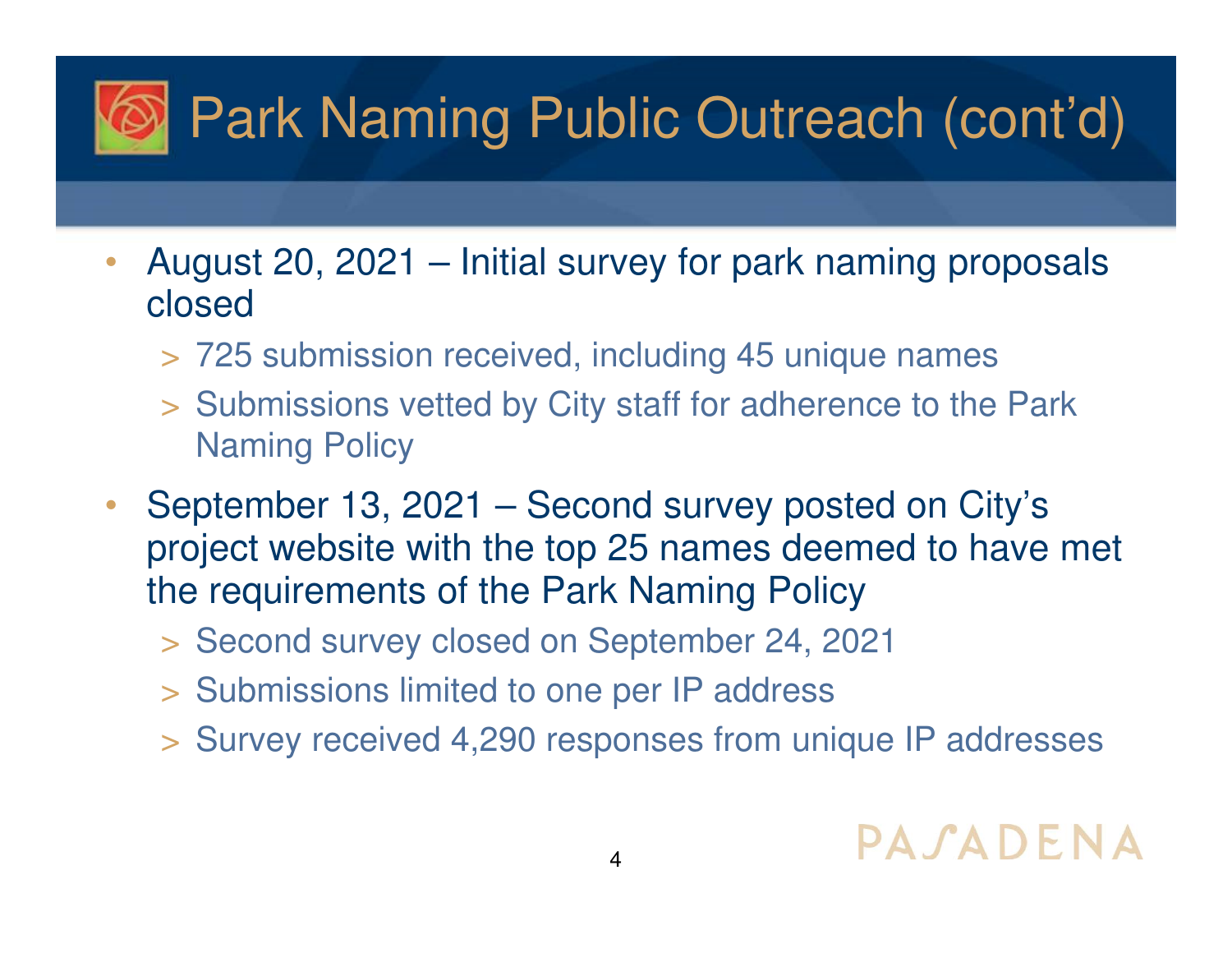

- $\bullet$  Top three names receiving the most support (over 94% of the respondents)
	- > Octavia E. Butler Park
	- > Eddie Van Halen Park
	- > Playhouse Village Park and variations, including Playhouse Park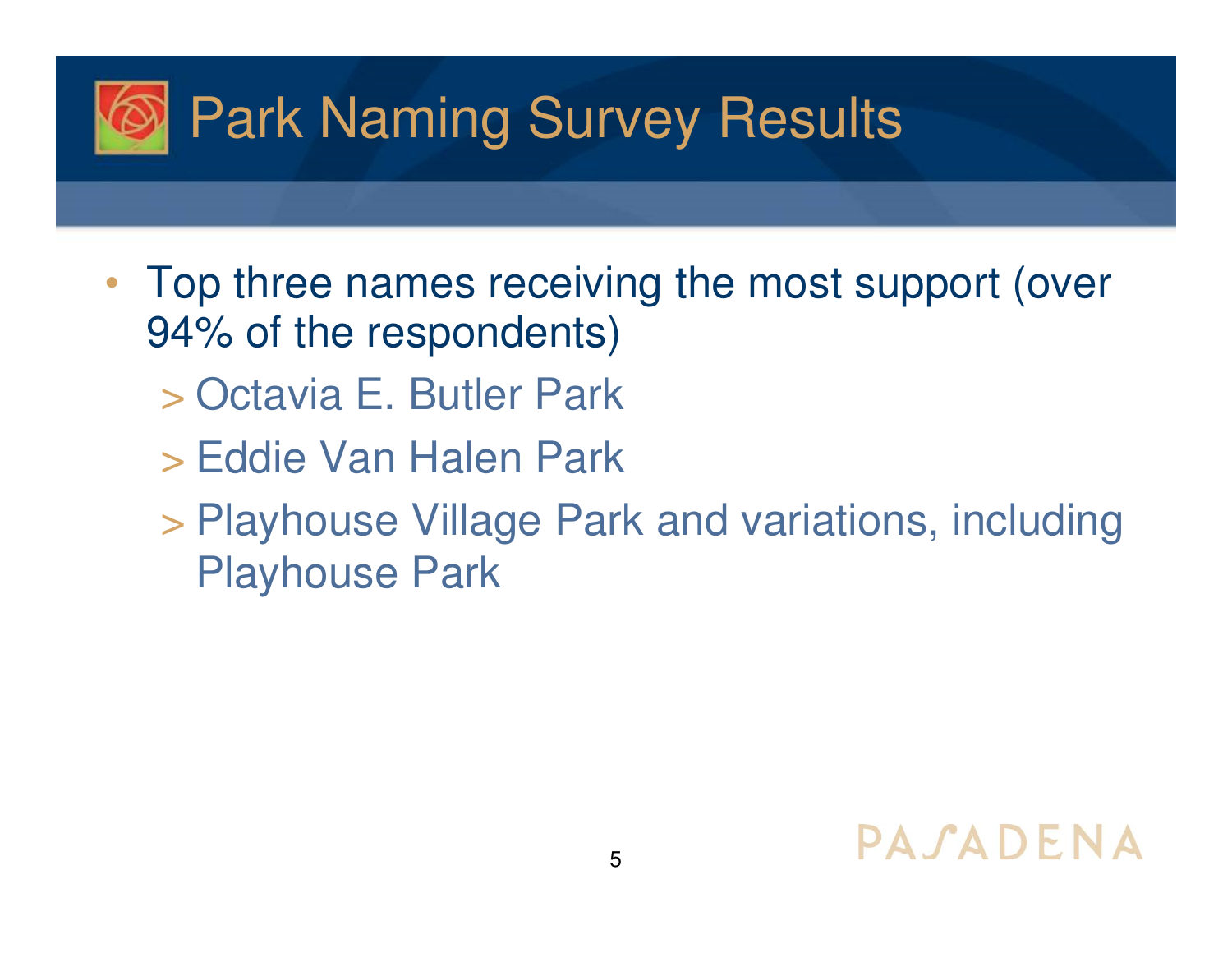

- $\bullet$  Dec 7, 2021 – Recreation and Parks Commission (RPC) recommendation to City Council: Name the new park Octavia Butler Park, and the trellis structure, Eddie Van Halen Stage
- $\bullet$  Feb 8, 2022 – RPC amended recommendation to City Council: Modify trellis structure name from "Eddie Van Halen Stage" to "*Van Halen Stage*" as preferred by the Van Halen family

Pasadena Unified School District renamed Washington Steam Multilingual Academy to Octavia E. Butler Magnet School subsequent to RPC final action